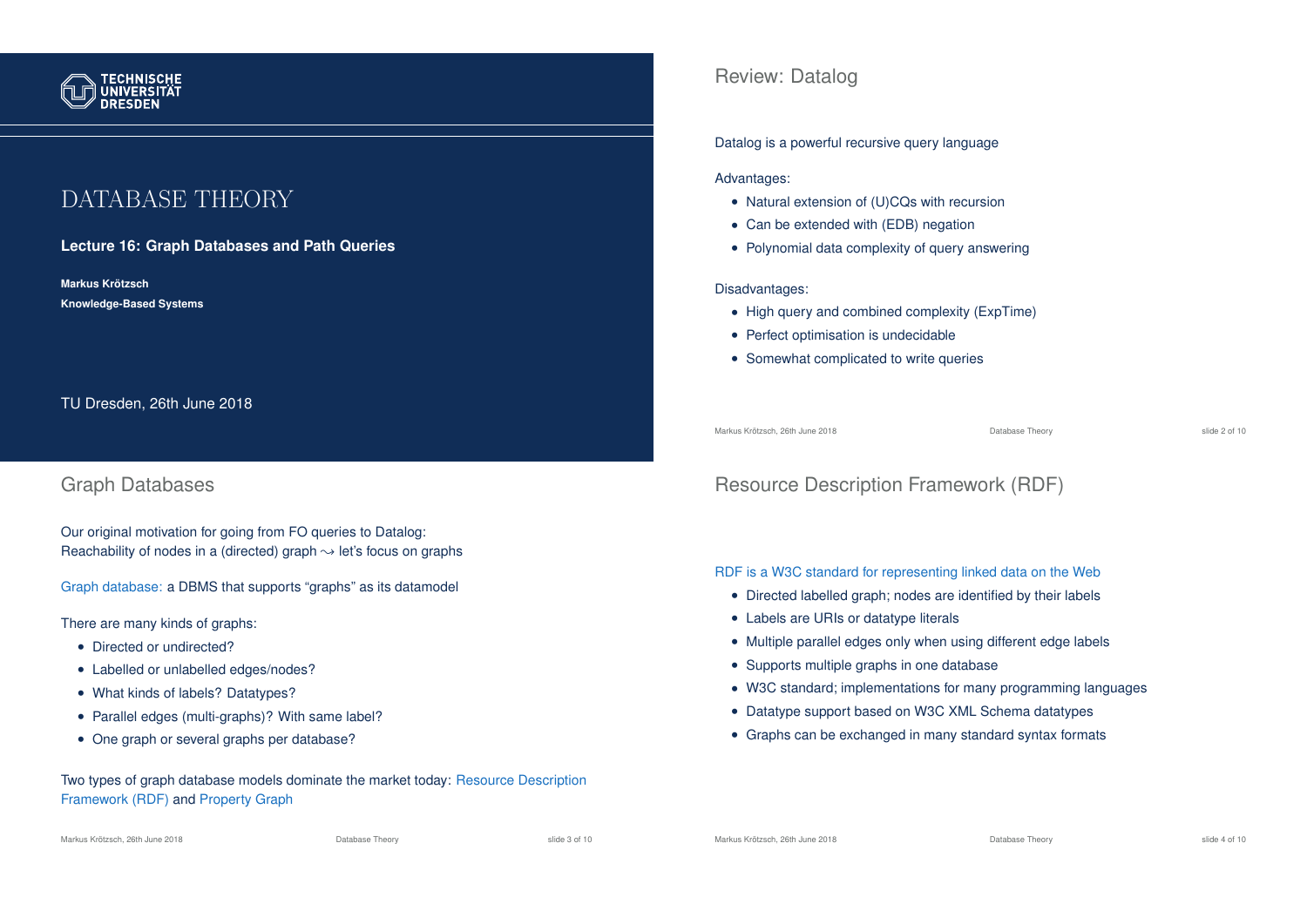## Property Graph

Property Graph is a popular data model of many graph databases

- Directed labelled multi-graph; labels do not identify nodes
- "Labels" can be lists of attribute-value pairs
- Multiple parallel edges with the exact same labels are possible
- No native multi-graph support (could be simulated with additional attributes)
- No standard definition of technical details; most common implementation: Tinkerpop/Blueprints API (Java)
- Datatype support varies by implementation
- No standard syntax for exchanging data

| Markus Krötzsch, 26th June 2018 | Database Theory | slide 5 of 10 |
|---------------------------------|-----------------|---------------|
|                                 |                 |               |

```
Representing Data in Graphs
```
Property Graphs can represent RDF:

- use attributes to store RDF node and edge labels (URIs)
- use key constraints to ensure that no two distinct nodes can have same label

## RDF can represent Property Graphs:

- use additional nodes to represent Property Graph edges
- use RDF triples with special predicates to represent attributes

Either model can also represent hypergraphs/RDBs (exercise)

- $\rightarrow$  all models can represent all data in principle
- $\rightarrow$  supported query features and performance will vary

# Representing Graphs

#### Graphs (of any type) are usually viewed as sets of edges

- RDF: triples of form subject-predicate-object
	- When managing multiple graphs, each triple is extended with a fourth component (graph ID)  $\rightsquigarrow$  quads
	- RDF databases are sometimes still called "triple stores", although most modern systems effectively store quads
- Property Graph: edge objects with attribute lists
	- represented by Java objects in Blueprints

## Graphs can be stored in relational databases

- RDF: table Triple[Subject,Predicate,Object]
- Property Graph: tables Edge[SourceId,EdgeId,TargetId] and Attributes[Id,Attribute,Value]

| Markus Krötzsch, 26th June 2018 | Database Theory | slide 6 of 10 |
|---------------------------------|-----------------|---------------|

# Querying Graphs

Preferred query language depends on graph model

- RDF: W3C SPARQL query language
- Property Graph: no uniform approach to data access
	- many tools prefer API access over a query language
	- proprietary query languages, e.g., "Cypher" for Neo4j

However, there are some common basics in almost all cases:<sup>1</sup>

- Conjunctive queries
- Regular path queries

 $1$ Might not be true for Cypher, which – in contrast to most other database query languages – is based on a variant of graph isomorphism rather than homomorphism; and which supports only